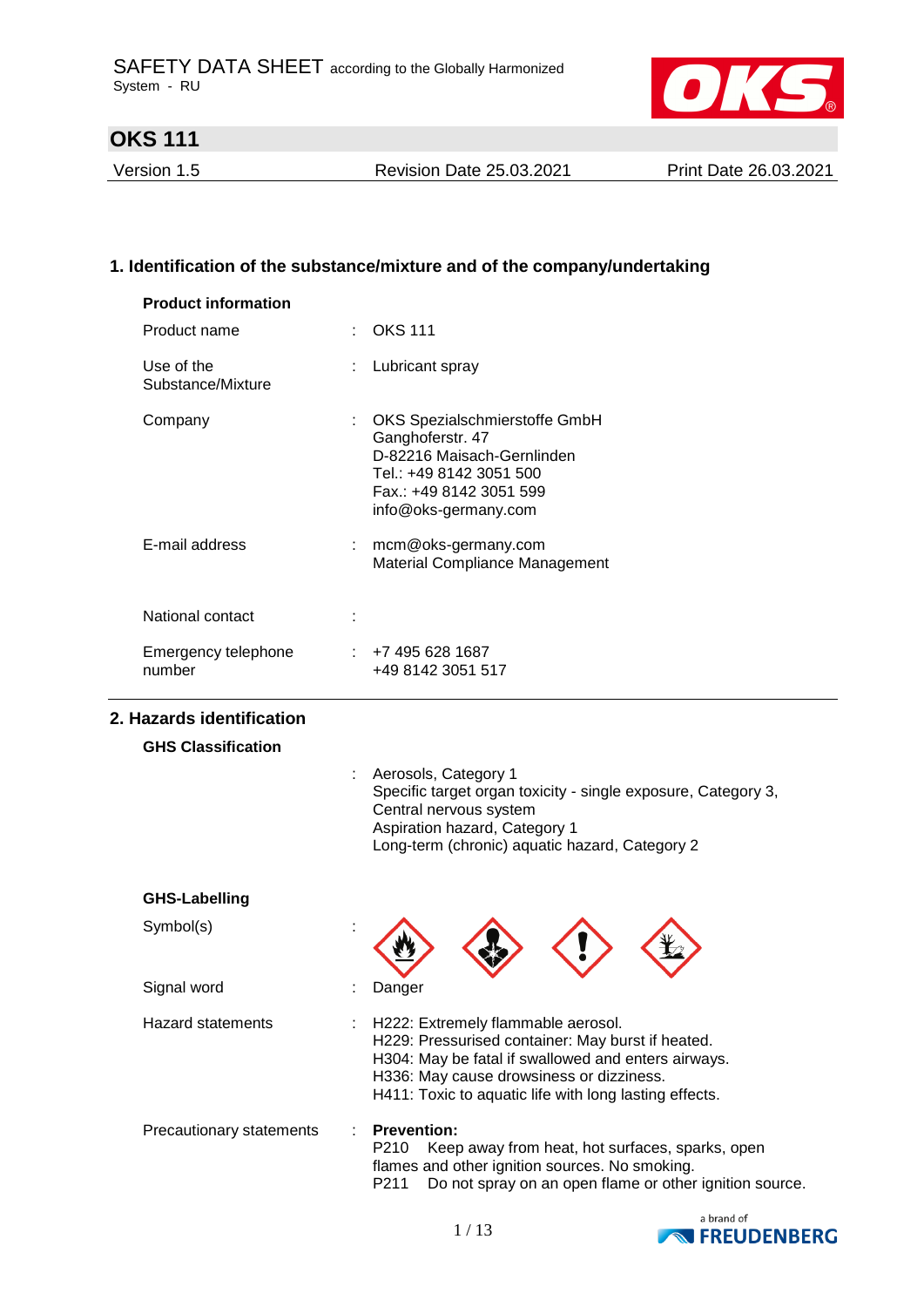

Version 1.5 Revision Date 25.03.2021 Print Date 26.03.2021

P251 Do not pierce or burn, even after use. P273 Avoid release to the environment. **Response:**  P301 + P310 IF SWALLOWED: Immediately call a POISON CENTER/ doctor. P331 Do NOT induce vomiting. P391 Collect spillage. **Storage:**  P410 + P412 Protect from sunlight. Do not expose to temperatures exceeding 50 °C/ 122 °F.

### **3. Composition/information on ingredients**

Chemical nature : Active agent with propellant and solvent. Wax

#### **Hazardous components**

| Chemical name         | CAS-No.    | Concentration <sup>[%]</sup> |
|-----------------------|------------|------------------------------|
| Naphtha (petroleum),  | 64742-49-0 | $30 - 50$                    |
| hydrotreated light    |            |                              |
| <b>Butane</b>         | 106-97-8   | $20 - 30$                    |
| molybdenum disulphide | 1317-33-5  | $10 - 20$                    |
| propane               | 74-98-6    | 1 - 10                       |
| <b>Isobutane</b>      | 75-28-5    | 1 - 10                       |

#### **4. First aid measures**

| If inhaled              | Call a physician or poison control centre immediately.<br>Remove person to fresh air. If signs/symptoms continue, get<br>medical attention.<br>Keep patient warm and at rest.<br>If unconscious, place in recovery position and seek medical<br>advice.<br>Keep respiratory tract clear.<br>If breathing is irregular or stopped, administer artificial<br>respiration. |
|-------------------------|-------------------------------------------------------------------------------------------------------------------------------------------------------------------------------------------------------------------------------------------------------------------------------------------------------------------------------------------------------------------------|
| In case of skin contact | : Take off all contaminated clothing immediately.<br>Get medical attention immediately if irritation develops and<br>persists.<br>Wash clothing before reuse.<br>Thoroughly clean shoes before reuse.<br>Wash skin thoroughly with soap and water or use recognized<br>skin cleanser.                                                                                   |
| In case of eye contact  | Rinse immediately with plenty of water, also under the eyelids,                                                                                                                                                                                                                                                                                                         |

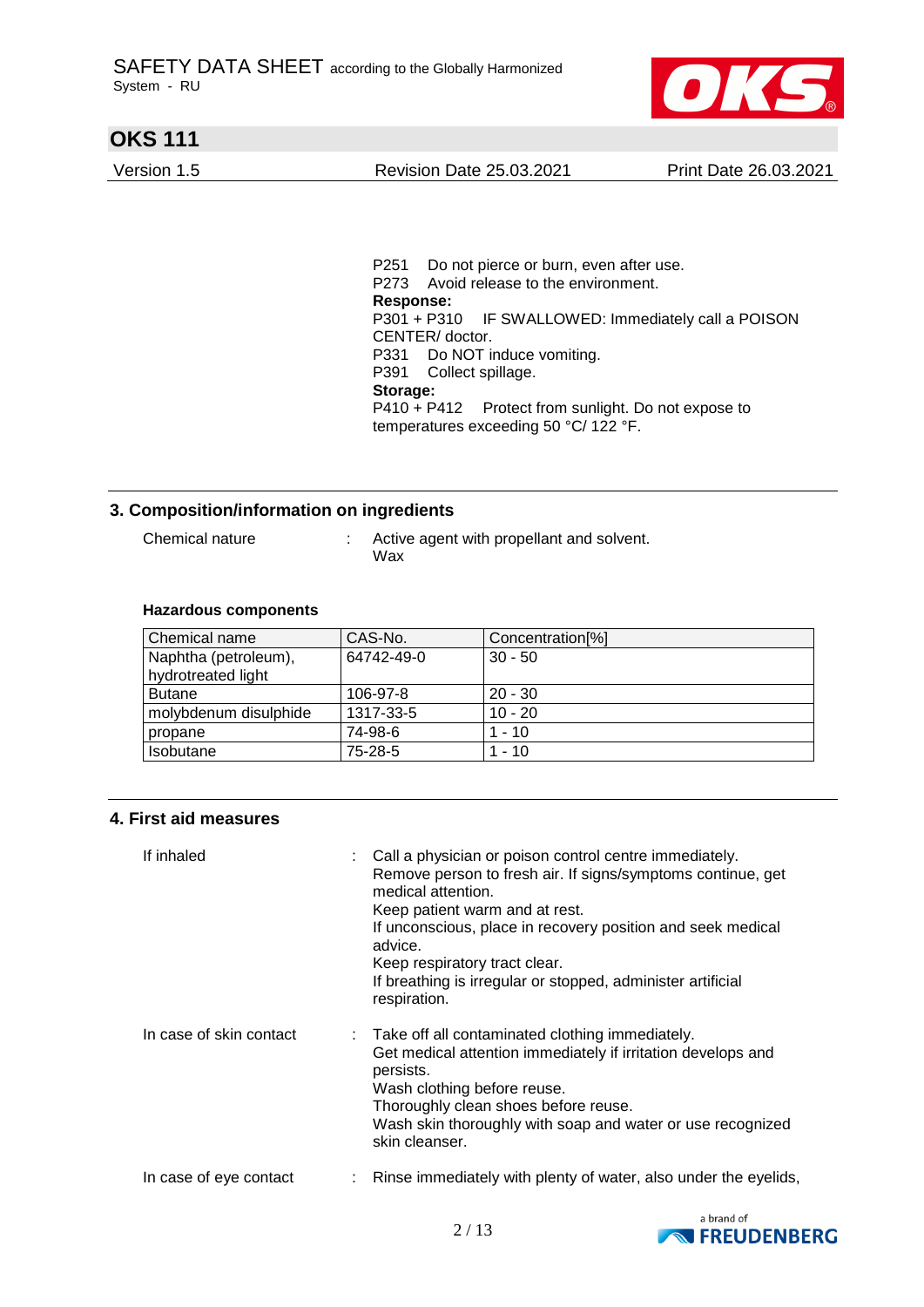

| <b>OKS 111</b>            |                                                                                                                                                                                                                                                                |                       |
|---------------------------|----------------------------------------------------------------------------------------------------------------------------------------------------------------------------------------------------------------------------------------------------------------|-----------------------|
| Version 1.5               | <b>Revision Date 25.03.2021</b>                                                                                                                                                                                                                                | Print Date 26.03.2021 |
|                           | for at least 10 minutes.<br>Seek medical advice.                                                                                                                                                                                                               |                       |
| If swallowed              | Move the victim to fresh air.<br>If accidentally swallowed obtain immediate medical attention.<br>Keep respiratory tract clear.<br>Do NOT induce vomiting.<br>Rinse mouth with water.<br>Aspiration hazard if swallowed - can enter lungs and cause<br>damage. |                       |
| <b>Notes to physician</b> |                                                                                                                                                                                                                                                                |                       |
| Symptoms                  | Inhalation may provoke the following symptoms:<br>Unconsciousness<br><b>Dizziness</b><br><b>Drowsiness</b><br>Headache<br>Nausea<br><b>Tiredness</b><br>Skin contact may provoke the following symptoms:<br>Erythema                                           |                       |
|                           | Aspiration may cause pulmonary oedema and pneumonitis.                                                                                                                                                                                                         |                       |
| <b>Risks</b>              | Central nervous system depression<br>Can be absorbed through skin.<br>Risk of product entering the lungs on vomiting after ingestion.<br>Health injuries may be delayed.                                                                                       |                       |
| Treatment                 | Treat symptomatically.                                                                                                                                                                                                                                         |                       |

## **5. Firefighting measures**

| Suitable extinguishing<br>media         | ABC powder                                                                                                                                                                                                         |
|-----------------------------------------|--------------------------------------------------------------------------------------------------------------------------------------------------------------------------------------------------------------------|
| Unsuitable extinguishing<br>media       | High volume water jet                                                                                                                                                                                              |
| Hazardous combustion<br>products        | Carbon oxides<br>Sulphur oxides<br>Metal oxides                                                                                                                                                                    |
| Specific hazards during<br>firefighting | Fire Hazard<br>Do not let product enter drains.<br>Contains gas under pressure; may explode if heated.<br>Beware of vapours accumulating to form explosive<br>concentrations. Vapours can accumulate in low areas. |

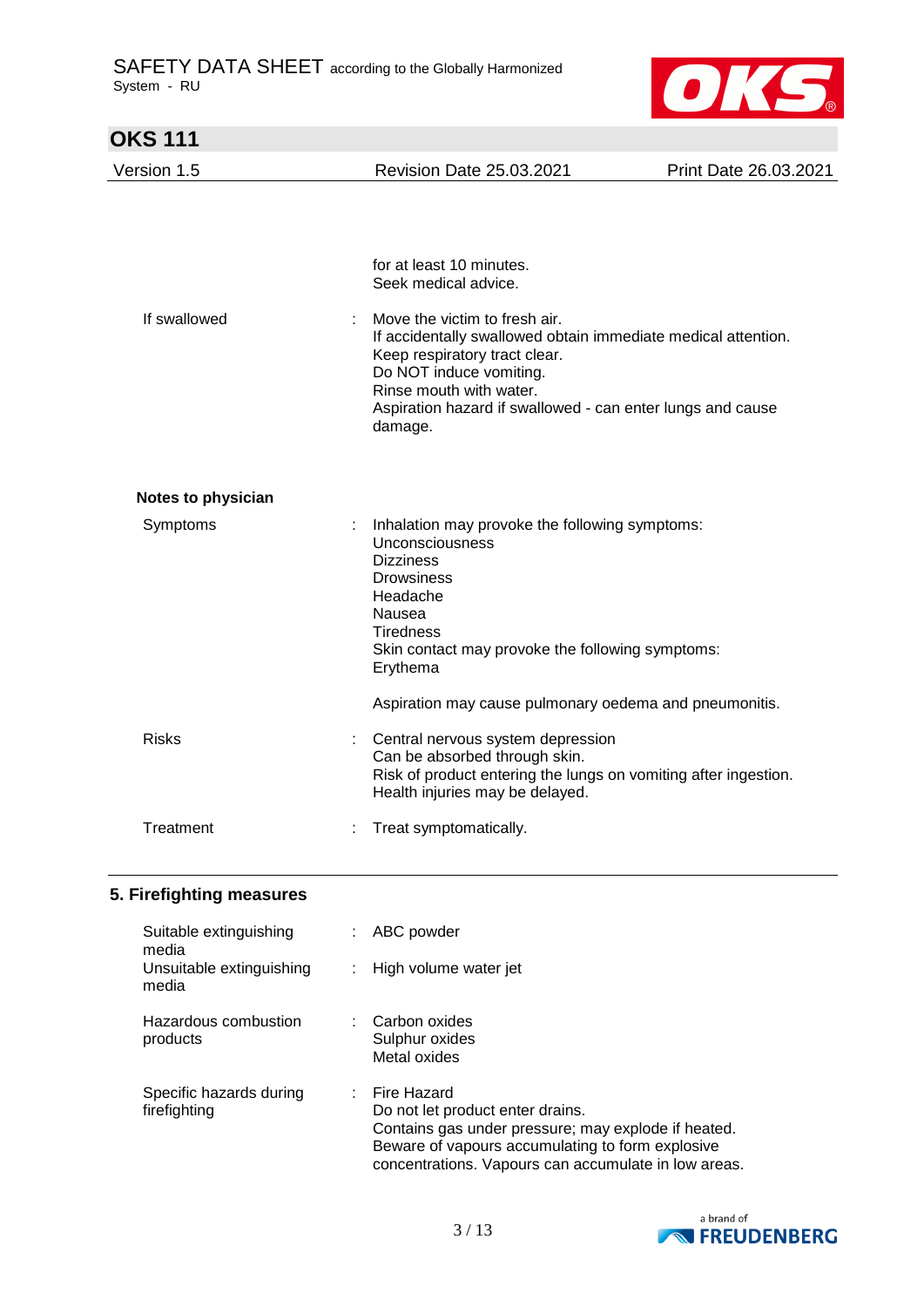

| Version 1.5 | <b>Revision Date 25.03.2021</b> | Print Date 26.03.2021 |
|-------------|---------------------------------|-----------------------|
|             |                                 |                       |

| Special protective<br>equipment for firefighters | In the event of fire, wear self-contained breathing apparatus.<br>Use personal protective equipment.<br>Exposure to decomposition products may be a hazard to<br>health.                   |
|--------------------------------------------------|--------------------------------------------------------------------------------------------------------------------------------------------------------------------------------------------|
| Further information                              | Standard procedure for chemical fires.<br>Collect contaminated fire extinguishing water separately. This<br>must not be discharged into drains.<br>Cool containers/tanks with water spray. |

#### **6. Accidental release measures**

| Personal precautions      |    | : Evacuate personnel to safe areas.<br>Ensure adequate ventilation.<br>Remove all sources of ignition.<br>Do not breathe vapours or spray mist.<br>Do not breathe dust/ fume/ gas/ mist/ vapours/ spray.<br>Refer to protective measures listed in sections 7 and 8.                                                                |
|---------------------------|----|-------------------------------------------------------------------------------------------------------------------------------------------------------------------------------------------------------------------------------------------------------------------------------------------------------------------------------------|
| Environmental precautions | t. | Do not allow contact with soil, surface or ground water.<br>Prevent further leakage or spillage if safe to do so.<br>If the product contaminates rivers and lakes or drains inform<br>respective authorities.                                                                                                                       |
| Methods for cleaning up   |    | Contain spillage, and then collect with non-combustible<br>absorbent material, (e.g. sand, earth, diatomaceous earth,<br>vermiculite) and place in container for disposal according to<br>local / national regulations (see section 13).<br>Keep in suitable, closed containers for disposal.<br>Non-sparking tools should be used. |
| Additional advice         |    | Only qualified personnel equipped with suitable protective<br>equipment may intervene.                                                                                                                                                                                                                                              |

## **7. Handling and storage**

#### **Handling**

| Advice on safe handling | Do not use in areas without adequate ventilation.<br>Do not breathe vapours or spray mist. |
|-------------------------|--------------------------------------------------------------------------------------------|
|                         | In case of insufficient ventilation, wear suitable respiratory<br>equipment.               |
|                         | Avoid contact with skin and eyes.                                                          |
|                         | For personal protection see section 8.                                                     |
|                         | Keep away from fire, sparks and heated surfaces.                                           |
|                         | Smoking, eating and drinking should be prohibited in the<br>application area.              |
|                         | Wash hands and face before breaks and immediately after<br>handling the product.           |

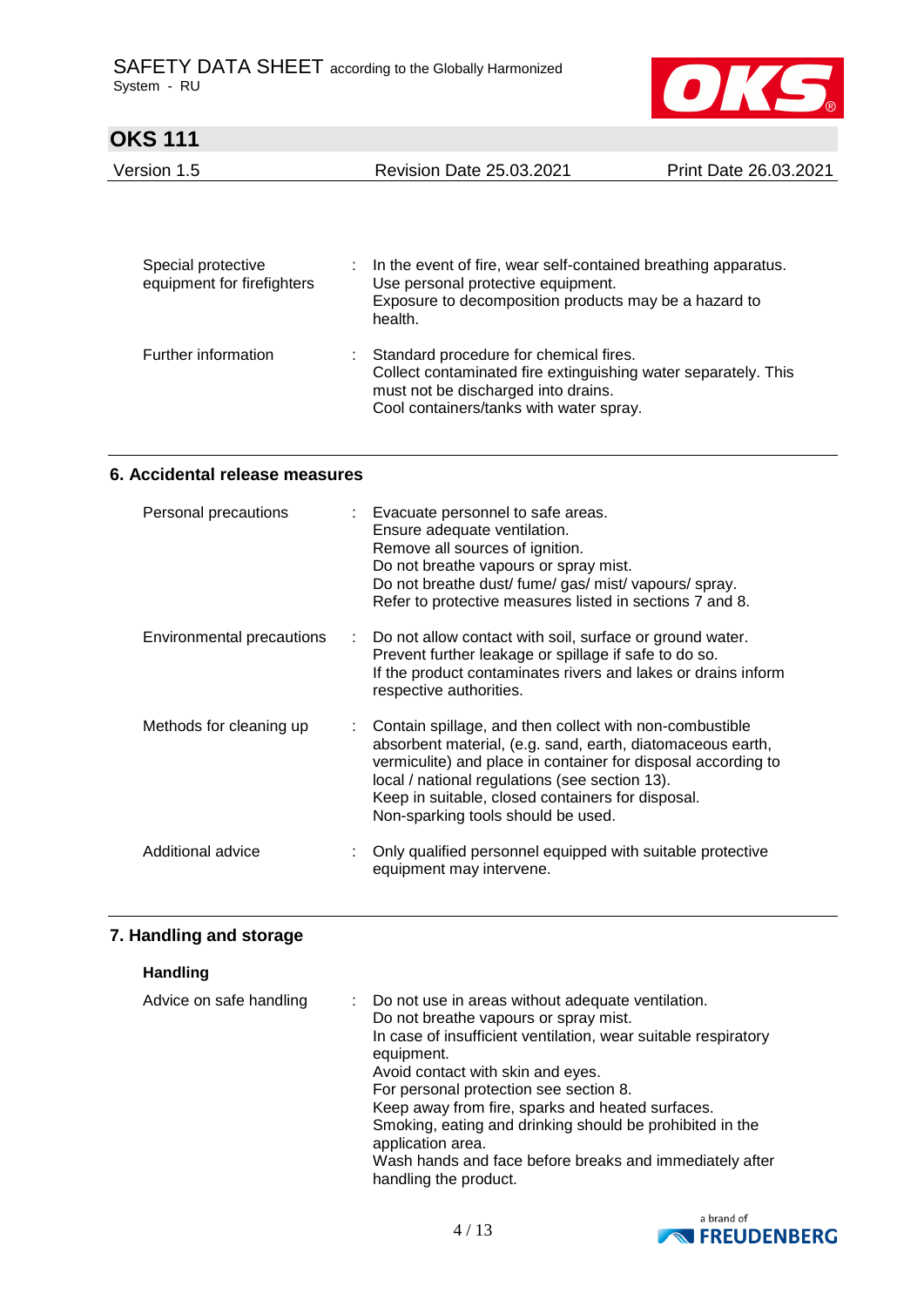

Version 1.5 Revision Date 25.03.2021 Print Date 26.03.2021

Do not get in eyes or mouth or on skin. Do not get on skin or clothing. Do not ingest. Do not use sparking tools. These safety instructions also apply to empty packaging which may still contain product residues. Pressurized container: protect from sunlight and do not expose to temperatures exceeding 50 °C. Do not pierce or burn, even after use.

#### **Storage**

| Requirements for storage | : BEWARE: Aerosol is pressurized. Keep away from direct sun       |
|--------------------------|-------------------------------------------------------------------|
| areas and containers     | exposure and temperatures over 50 °C. Do not open by force        |
|                          | or throw into fire even after use. Do not spray on flames or red- |
|                          | hot objects.                                                      |
|                          | Store in accordance with the particular national regulations.     |
|                          |                                                                   |

### **8. Exposure controls/personal protection**

#### **Components with workplace control parameters**

| Components               | CAS-No.   | Value               | Control<br>parameters | Update     | <b>Basis</b>  |
|--------------------------|-----------|---------------------|-----------------------|------------|---------------|
| <b>Butane</b>            | 106-97-8  | MPC-<br><b>TWA</b>  | 300 mg/m3             | 2018-04-23 | <b>RU OEL</b> |
| <b>Butane</b>            | 106-97-8  | MPC-<br><b>STEL</b> | 900 mg/m3             | 2018-04-23 | RU OEL        |
| molybdenum<br>disulphide | 1317-33-5 | MPC-<br><b>TWA</b>  | 1 $mg/m3$             | 2011-07-12 | RU OEL        |
| molybdenum<br>disulphide | 1317-33-5 | MPC-<br><b>STEL</b> | $6$ mg/m $3$          | 2011-07-12 | <b>RU OEL</b> |
| molybdenum<br>disulphide | 1317-33-5 | MPC-<br><b>TWA</b>  | 1 $mg/m3$             | 2018-04-23 | <b>RU OEL</b> |
| molybdenum<br>disulphide | 1317-33-5 | MPC-<br><b>STEL</b> | $6$ mg/m $3$          | 2018-04-23 | <b>RU OEL</b> |
| propane                  | 74-98-6   | MPC-<br><b>TWA</b>  | 300 mg/m3             | 2018-04-23 | <b>RU OEL</b> |
| propane                  | 74-98-6   | MPC-<br><b>STEL</b> | 900 mg/m3             | 2018-04-23 | <b>RU OEL</b> |
| Isobutane                | 75-28-5   | MPC-<br><b>TWA</b>  | 300 mg/m3             | 2018-04-23 | <b>RU OEL</b> |

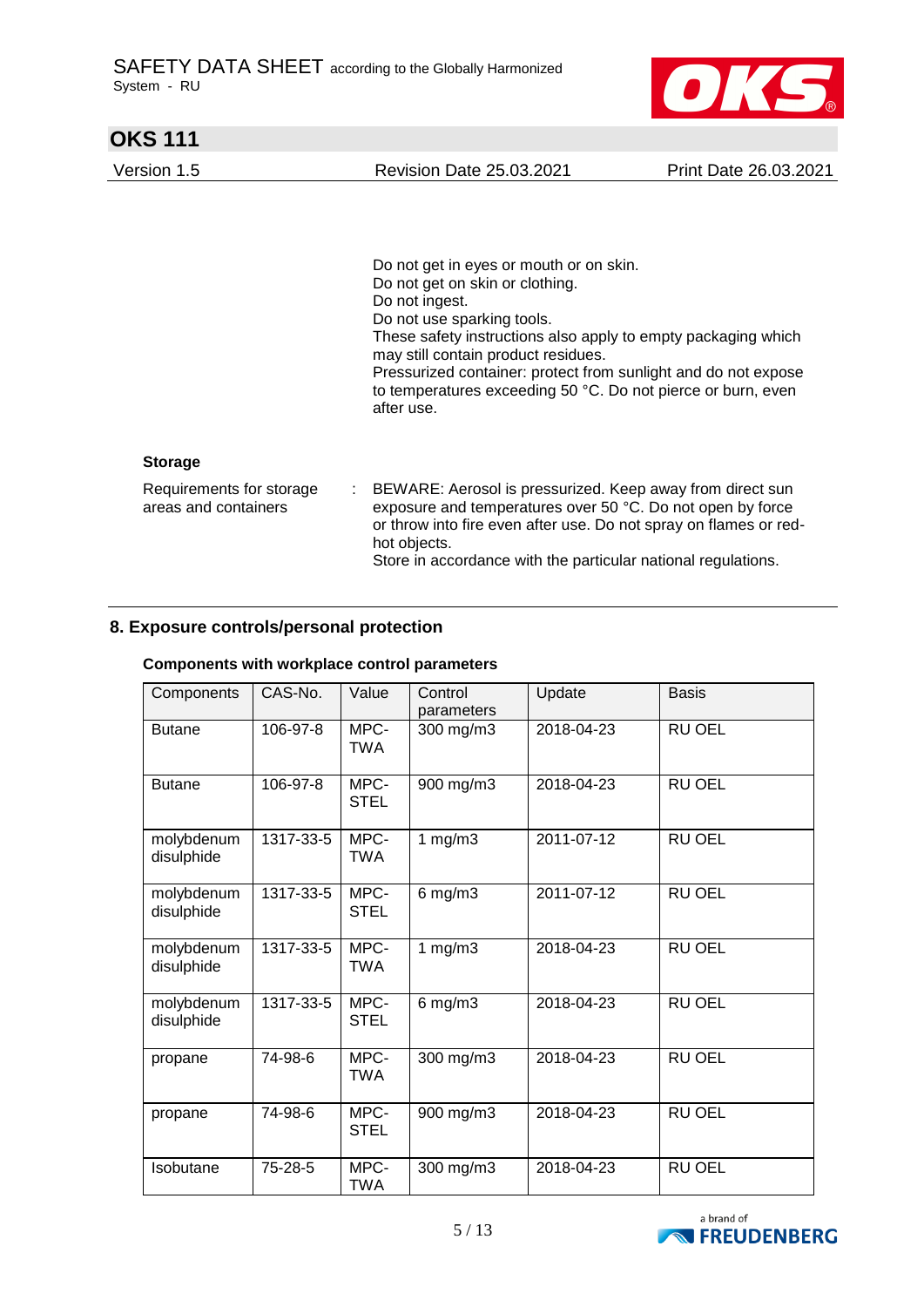

Version 1.5 Revision Date 25.03.2021 Print Date 26.03.2021

| Isobutane | 75-28-5 | MPC-<br><b>STEL</b> | 900 mg/m3 | 2018-04-23 | RU OEL |
|-----------|---------|---------------------|-----------|------------|--------|

#### **Engineering measures**

Use only in an area equipped with explosion proof exhaust ventilation. Handle only in a place equipped with local exhaust (or other appropriate exhaust).

#### **Personal protective equipment**

| Respiratory protection | Use respiratory protection unless adequate local exhaust<br>ventilation is provided or exposure assessment demonstrates<br>that exposures are within recommended exposure guidelines.<br>Short term only<br>Filter type A-P                                                                               |
|------------------------|-----------------------------------------------------------------------------------------------------------------------------------------------------------------------------------------------------------------------------------------------------------------------------------------------------------|
| Hand protection        | Nitrile rubber<br>Manufacturer, importer, supplier: Class 1<br>Break through time: > 10 min<br>Wear protective gloves.<br>The break through time depends amongst other things on the<br>material, the thickness and the type of glove and therefore has<br>to be measured for each case.                  |
| Eye protection         | Safety glasses with side-shields                                                                                                                                                                                                                                                                          |
| Hygiene measures       | Wash face, hands and any exposed skin thoroughly after<br>handling.                                                                                                                                                                                                                                       |
| Protective measures    | The type of protective equipment must be selected according<br>to the concentration and amount of the dangerous substance<br>at the specific workplace.<br>Choose body protection in relation to its type, to the<br>concentration and amount of dangerous substances, and to the<br>specific work-place. |

### **9. Physical and chemical properties**

| Appearance               |                        |
|--------------------------|------------------------|
| Physical state<br>Colour | : aerosol<br>$:$ black |
| Odour                    | : characteristic       |

#### **Safety data**

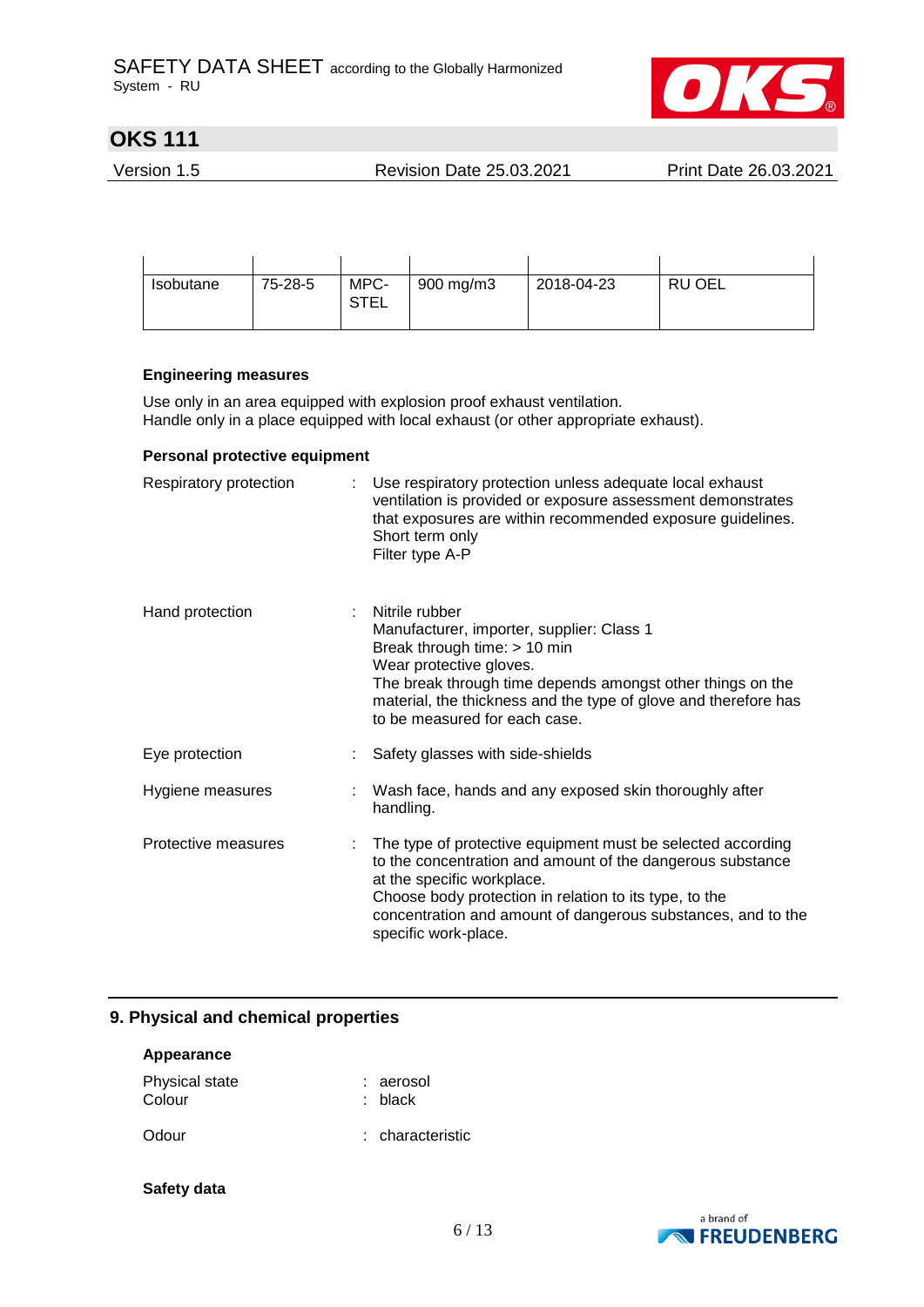

Version 1.5 Revision Date 25.03.2021 Print Date 26.03.2021

| Flash point                                |    | -60 $^{\circ}$ C<br>Method: Abel-Pensky |
|--------------------------------------------|----|-----------------------------------------|
| Ignition temperature                       | t. | Remarks: No data available              |
| Lower explosion limit                      | t. | $0,9\%$ (V)                             |
| Upper explosion limit                      | t. | 10,9 %(V)                               |
| Flammability (solid, gas)                  | t. | Extremely flammable aerosol.            |
| Oxidizing properties                       |    | Note: No data available                 |
| Auto-ignition temperature                  | ÷  | Note: No data available                 |
| рH                                         |    | Note: Not applicable                    |
| Melting point/range                        | ÷. | Note: No data available                 |
| Boiling point/boiling range                |    | : -161 °C<br>at 1.013,00 hPa            |
| Sublimation point                          |    | Note: No data available                 |
| Vapour pressure                            |    | 3.800,00 hPa<br>at $20 °C$              |
| Density                                    |    | $0,77$ g/cm3<br>at 20 $^{\circ}$ C      |
| <b>Bulk density</b>                        |    | Note: No data available                 |
| Water solubility                           |    | Note: insoluble                         |
| Partition coefficient: n-<br>octanol/water | ÷  | Note: No data available                 |
| Solubility in other solvents               |    | Note: No data available                 |
| Viscosity, dynamic                         |    | Note: No data available                 |
| Viscosity, kinematic                       |    | $< 20.5$ mm2/s<br>at $40 °C$            |
| Relative vapour density                    | ÷  | Note: No data available                 |
| Evaporation rate                           |    | Note: No data available                 |

### **10. Stability and reactivity**

Conditions to avoid : Heat, flames and sparks.

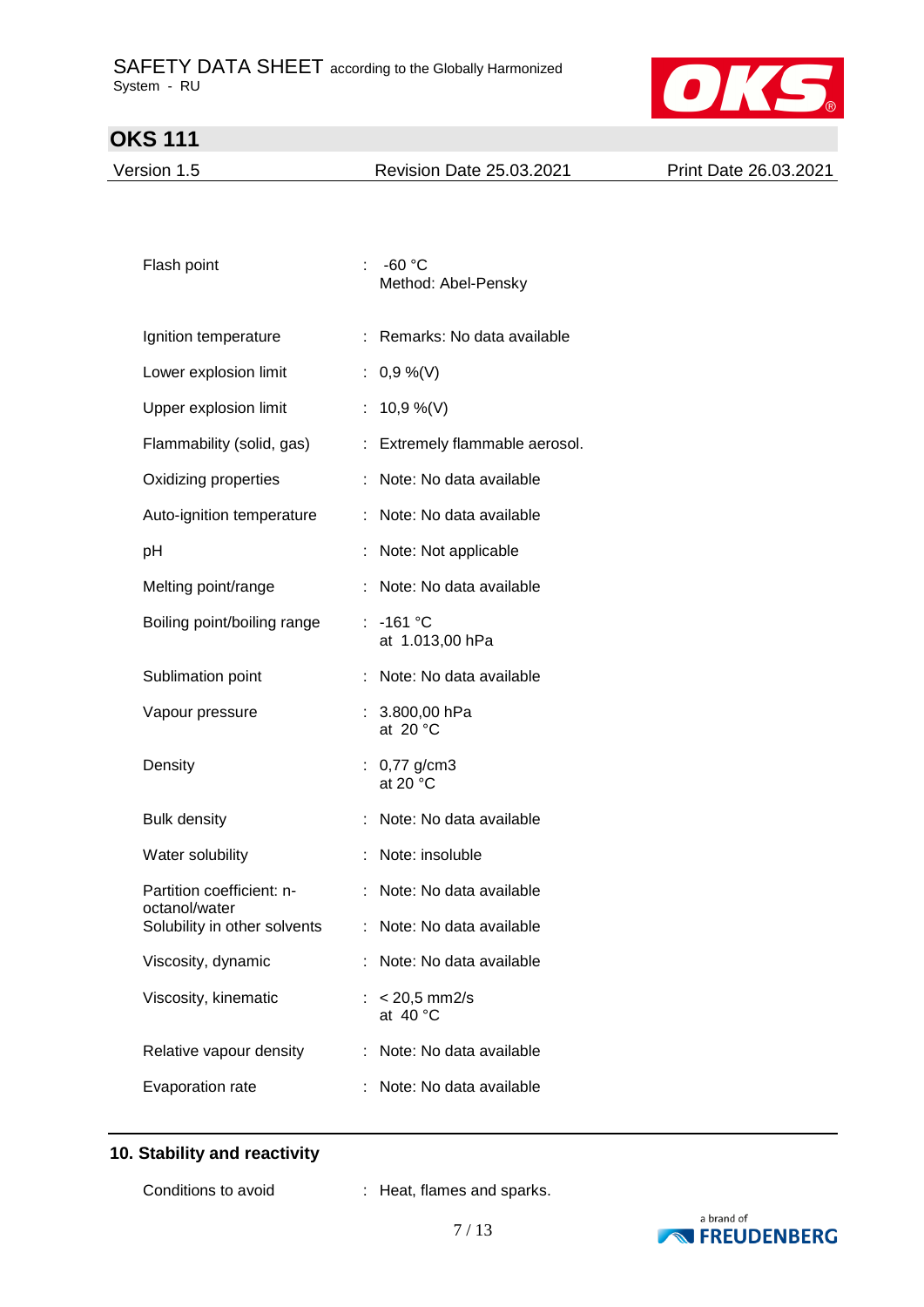

Version 1.5 Revision Date 25.03.2021 Print Date 26.03.2021

| Materials to avoid                  | : Oxidizing agents                                            |
|-------------------------------------|---------------------------------------------------------------|
| Hazardous decomposition<br>products | : No decomposition if stored and applied as directed.         |
| Thermal decomposition               | : Note: No data available                                     |
| Hazardous reactions                 | : No dangerous reaction known under conditions of normal use. |

### **11. TOXICOLOGICAL INFORMATION**

| <b>Acute toxicity</b>                    |                                                                                                                                                                            |
|------------------------------------------|----------------------------------------------------------------------------------------------------------------------------------------------------------------------------|
| Acute oral toxicity                      | Remarks: Effects due to ingestion may include:                                                                                                                             |
|                                          | Symptoms: Central nervous system depression                                                                                                                                |
| Acute inhalation toxicity                | Remarks: Respiration of solvent vapour may cause dizziness.                                                                                                                |
|                                          | Symptoms: Inhalation may provoke the following symptoms:,<br>Respiratory disorder, Dizziness, Drowsiness, Vomiting,<br>Fatigue, Vertigo, Central nervous system depression |
| Acute dermal toxicity                    | Remarks: Prolonged or repeated skin contact with liquid may<br>cause defatting resulting in drying, redness and possible<br>blistering.                                    |
|                                          | Symptoms: Skin disorders                                                                                                                                                   |
| <b>Skin corrosion/irritation</b>         |                                                                                                                                                                            |
| Skin irritation                          | : Remarks: This information is not available.                                                                                                                              |
| Serious eye damage/eye irritation        |                                                                                                                                                                            |
| Eye irritation                           | : Remarks: Contact with eyes may cause irritation.                                                                                                                         |
| <b>Respiratory or skin sensitisation</b> |                                                                                                                                                                            |
| Sensitisation                            | Remarks: This information is not available.                                                                                                                                |
| <b>Germ cell mutagenicity</b>            |                                                                                                                                                                            |
| Genotoxicity in vitro                    | : Remarks: No data available                                                                                                                                               |
| Genotoxicity in vivo                     | Remarks: No data available                                                                                                                                                 |
| <b>Germ cell mutagenicity</b>            |                                                                                                                                                                            |

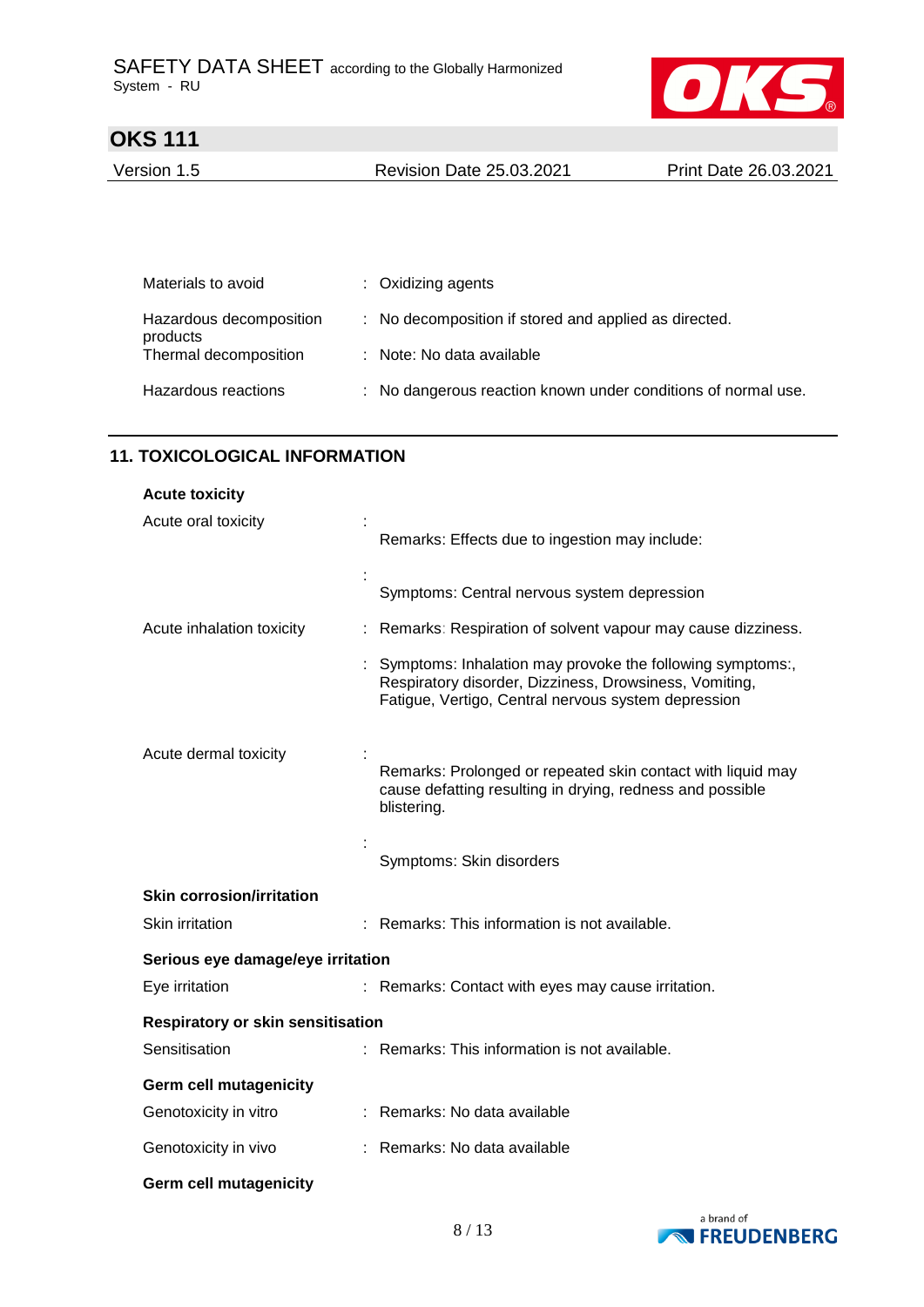

| Version 1.5                                      | <b>Revision Date 25.03.2021</b>                                                                                | Print Date 26.03.2021 |
|--------------------------------------------------|----------------------------------------------------------------------------------------------------------------|-----------------------|
|                                                  |                                                                                                                |                       |
| Remarks<br>molybdenum disulphide                 | : Animal testing did not show any mutagenic effects.                                                           |                       |
|                                                  |                                                                                                                |                       |
| Carcinogenicity                                  |                                                                                                                |                       |
| <b>Remarks</b><br>molybdenum disulphide          | : No evidence of carcinogenicity in animal studies.                                                            |                       |
| Target Organ Systemic Toxicant - Single exposure |                                                                                                                |                       |
| Naphtha (petroleum),<br>hydrotreated light       | : Remarks: May cause drowsiness or dizziness.                                                                  |                       |
| molybdenum disulphide                            | : Remarks: The substance or mixture is not classified as<br>specific target organ toxicant, single exposure.   |                       |
|                                                  | <b>Target Organ Systemic Toxicant - Repeated exposure</b>                                                      |                       |
|                                                  | : This information is not available.                                                                           |                       |
|                                                  | Target Organ Systemic Toxicant - Repeated exposure                                                             |                       |
| molybdenum disulphide                            | : Remarks: The substance or mixture is not classified as<br>specific target organ toxicant, repeated exposure. |                       |
| <b>Aspiration hazard</b>                         |                                                                                                                |                       |
| Aspiration toxicity                              | : May be fatal if swallowed and enters airways.                                                                |                       |
|                                                  |                                                                                                                |                       |
|                                                  | May be fatal if swallowed and enters airways.                                                                  |                       |

## **12. Ecological information**

| <b>Ecotoxicity effects</b>                                        |                                                                                                            |
|-------------------------------------------------------------------|------------------------------------------------------------------------------------------------------------|
| Toxicity to fish                                                  | Remarks:<br>Toxic to aquatic organisms, may cause long-term adverse<br>effects in the aquatic environment. |
| Toxicity to daphnia and other : Remarks:<br>aquatic invertebrates | No data available                                                                                          |
| Toxicity to algae                                                 | : Remarks:<br>No data available                                                                            |

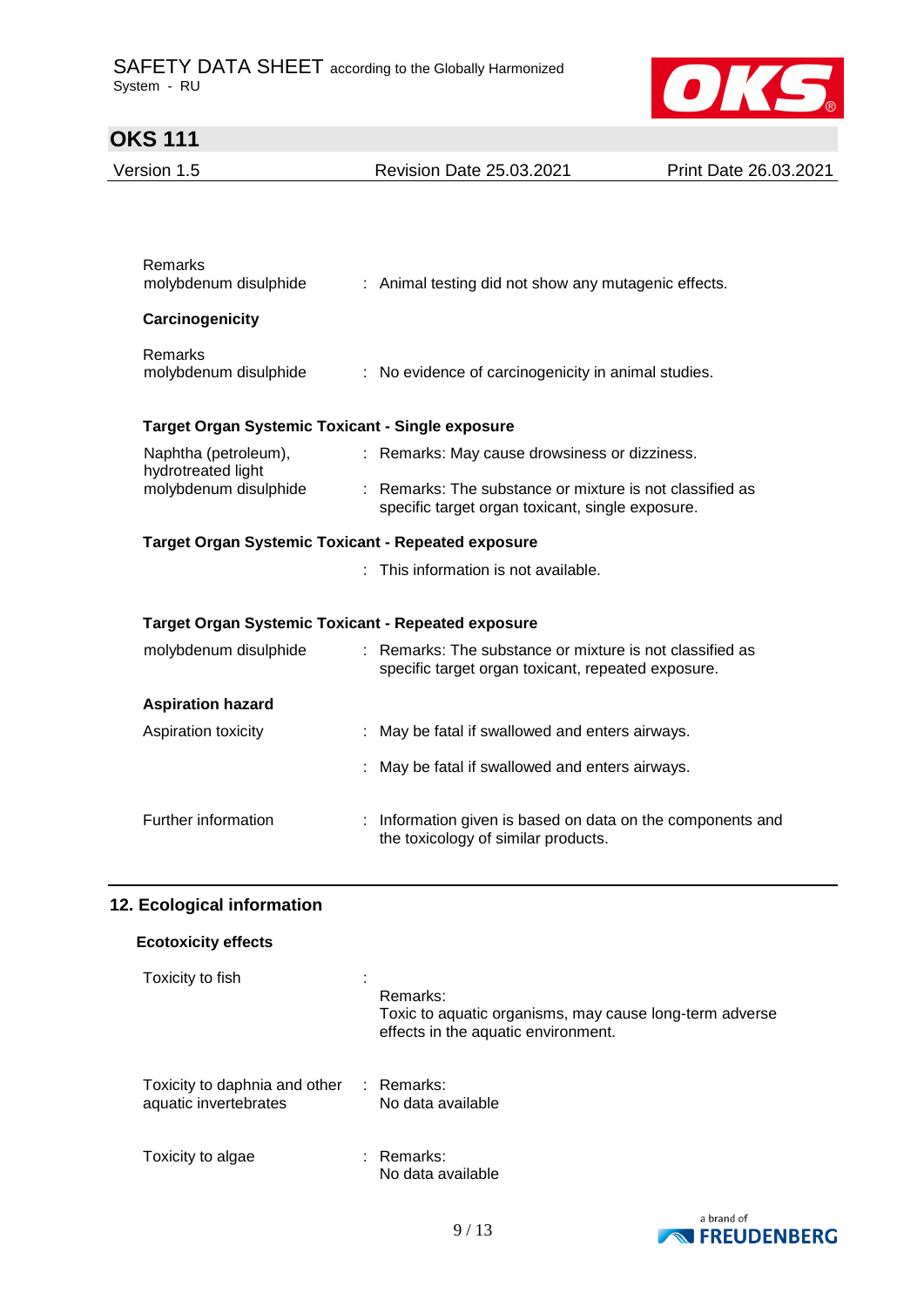

Version 1.5 Revision Date 25.03.2021 Print Date 26.03.2021

| Toxicity to bacteria                                                                                             |  | : Remarks:<br>No data available                                                                                                                                                                                              |  |  |  |
|------------------------------------------------------------------------------------------------------------------|--|------------------------------------------------------------------------------------------------------------------------------------------------------------------------------------------------------------------------------|--|--|--|
| Elimination information (persistence and degradability)                                                          |  |                                                                                                                                                                                                                              |  |  |  |
| Bioaccumulation                                                                                                  |  | : Remarks:<br>This mixture contains no substance considered to be<br>persistent, bioaccumulating and toxic (PBT).<br>This mixture contains no substance considered to be very<br>persistent and very bioaccumulating (vPvB). |  |  |  |
| Mobility                                                                                                         |  | Remarks:<br>No data available                                                                                                                                                                                                |  |  |  |
| Distribution among<br>environmental compartments                                                                 |  | : Remarks:<br>No data available                                                                                                                                                                                              |  |  |  |
| Biodegradability                                                                                                 |  | : Remarks:<br>No data available                                                                                                                                                                                              |  |  |  |
| Physico-chemical<br>removability                                                                                 |  | : Remarks:<br>No data available                                                                                                                                                                                              |  |  |  |
| <b>Further information on ecology</b>                                                                            |  |                                                                                                                                                                                                                              |  |  |  |
| Naphtha (petroleum),<br>hydrotreated light                                                                       |  |                                                                                                                                                                                                                              |  |  |  |
| Long-term (chronic) aquatic hazard                                                                               |  |                                                                                                                                                                                                                              |  |  |  |
| Naphtha (petroleum),<br>hydrotreated light<br>Naphtha (petroleum),<br>hydrotreated light<br>Naphtha (petroleum), |  | : Toxic to aquatic life with long lasting effects.                                                                                                                                                                           |  |  |  |
| hydrotreated light<br>Naphtha (petroleum),<br>hydrotreated light                                                 |  |                                                                                                                                                                                                                              |  |  |  |
| Additional ecological<br>information                                                                             |  | : Toxic to aquatic life with long lasting effects.                                                                                                                                                                           |  |  |  |

#### **13. Disposal considerations**

Product : Do not dispose of with domestic refuse. Dispose of as hazardous waste in compliance with local and national regulations.

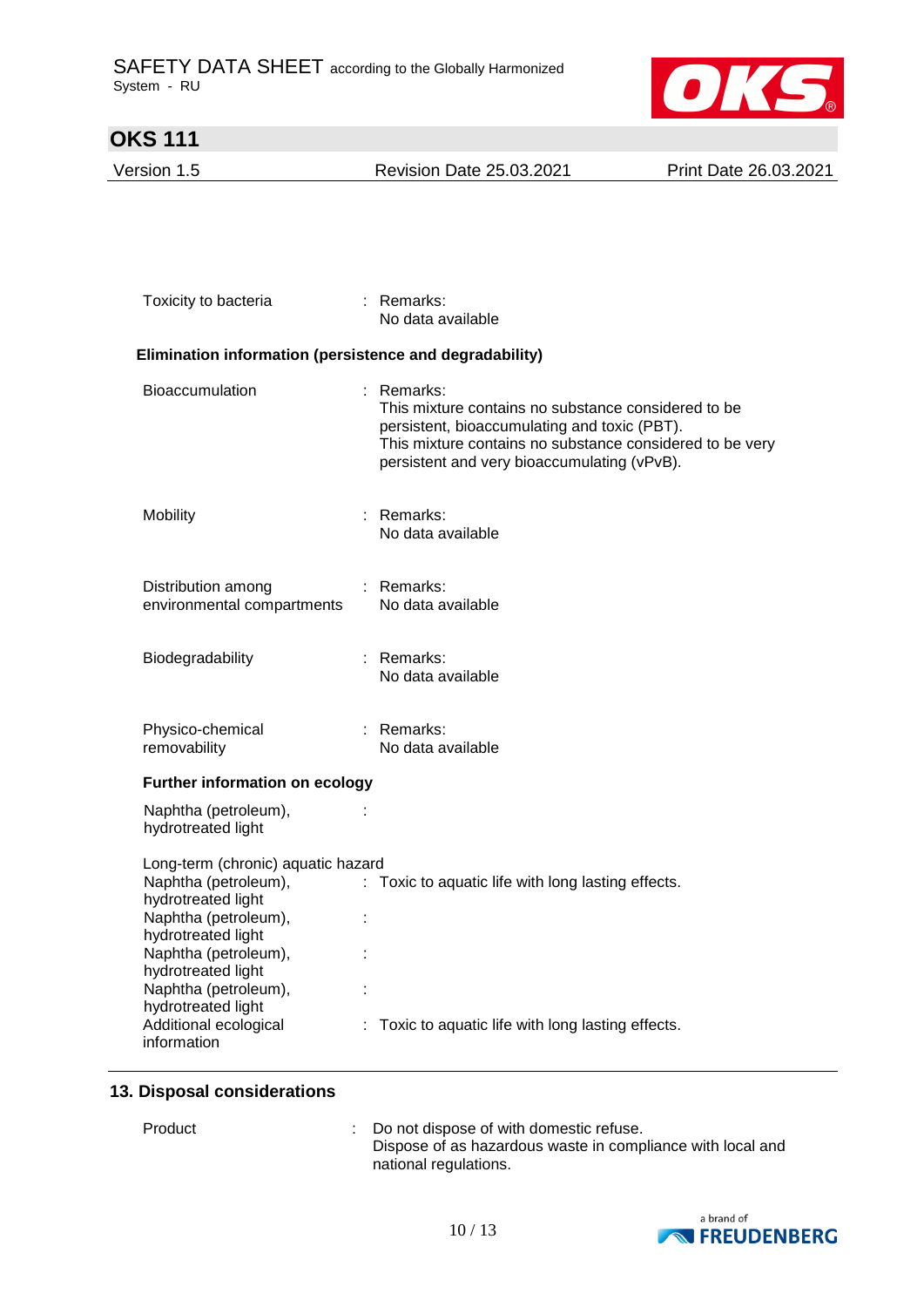

| Version 1.5 | <b>Revision Date 25.03.2021</b> | Print Date 26.03.2021 |
|-------------|---------------------------------|-----------------------|
|             |                                 |                       |

| Contaminated packaging | : Packaging that is not properly emptied must be disposed of as<br>the unused product.<br>Offer empty spray cans to an established disposal company.<br>Pressurized container: Do not pierce or burn, even after use. |
|------------------------|-----------------------------------------------------------------------------------------------------------------------------------------------------------------------------------------------------------------------|
|                        |                                                                                                                                                                                                                       |

### **14. Transport information**

### **ADR**

| UN number                   | : 1950           |
|-----------------------------|------------------|
| Description of the goods    | : AEROSOLS       |
| Class                       | $\therefore$ 2   |
| <b>Classification Code</b>  | : 5F             |
| Labels                      | $\therefore$ 2.1 |
| Environmentally hazardous : | no               |

## **IATA**

| UN number                                   | : 1950                |
|---------------------------------------------|-----------------------|
| Description of the goods                    | : Aerosols, flammable |
| Class                                       | $\therefore$ 2.1      |
| Labels                                      | : 2.1                 |
| Packing instruction (cargo<br>aircraft)     | : 203                 |
| Packing instruction<br>(passenger aircraft) | : 203                 |
| Packing instruction<br>(passenger aircraft) | : Y203                |
| Environmentally hazardous :                 | no                    |
|                                             |                       |

**IMDG**

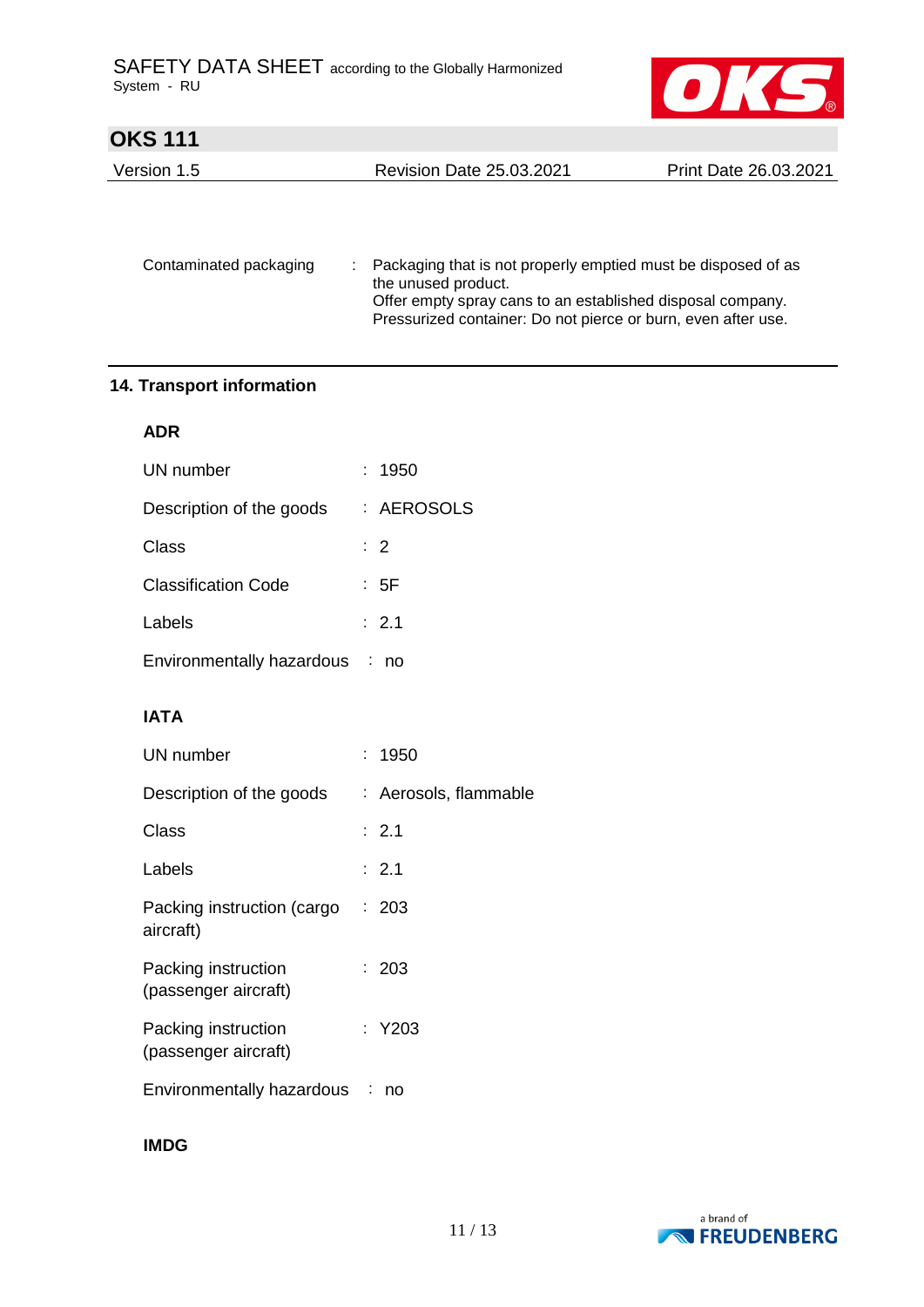

Version 1.5 Revision Date 25.03.2021 Print Date 26.03.2021

| UN number                                     | : 1950                                                |
|-----------------------------------------------|-------------------------------------------------------|
| Description of the goods                      | : AEROSOLS                                            |
|                                               | (Hydrocarbons, C7-C9, n-alkanes, isoalkanes, cyclics) |
| <b>Class</b>                                  | : 2.1                                                 |
| Labels                                        | : 2.1                                                 |
| <b>EmS Number</b>                             | $: F-D, S-U$                                          |
| Marine pollutant                              | : yes                                                 |
| <b>RID</b>                                    |                                                       |
| UN number                                     | : 1950                                                |
| Description of the goods                      | : AEROSOLS                                            |
| <b>Class</b>                                  | $\therefore$ 2                                        |
| <b>Classification Code</b>                    | : 5F                                                  |
| <b>Hazard Identification</b><br><b>Number</b> | : 23                                                  |
| Labels                                        | : 2.1                                                 |
| Environmentally hazardous                     | : yes                                                 |
|                                               |                                                       |
| Other information                             | No special precautions required.                      |

### **15. Regulatory information**

### **16. Other information**

#### **Further information**

The information provided in this Safety Data Sheet is correct to the best of our knowledge, information and belief at the date of its publication. The information given is designed only as a guidance for safe handling, use, processing, storage, transportation, disposal and release and is not to be considered a warranty or quality specification. The information relates only to the specific